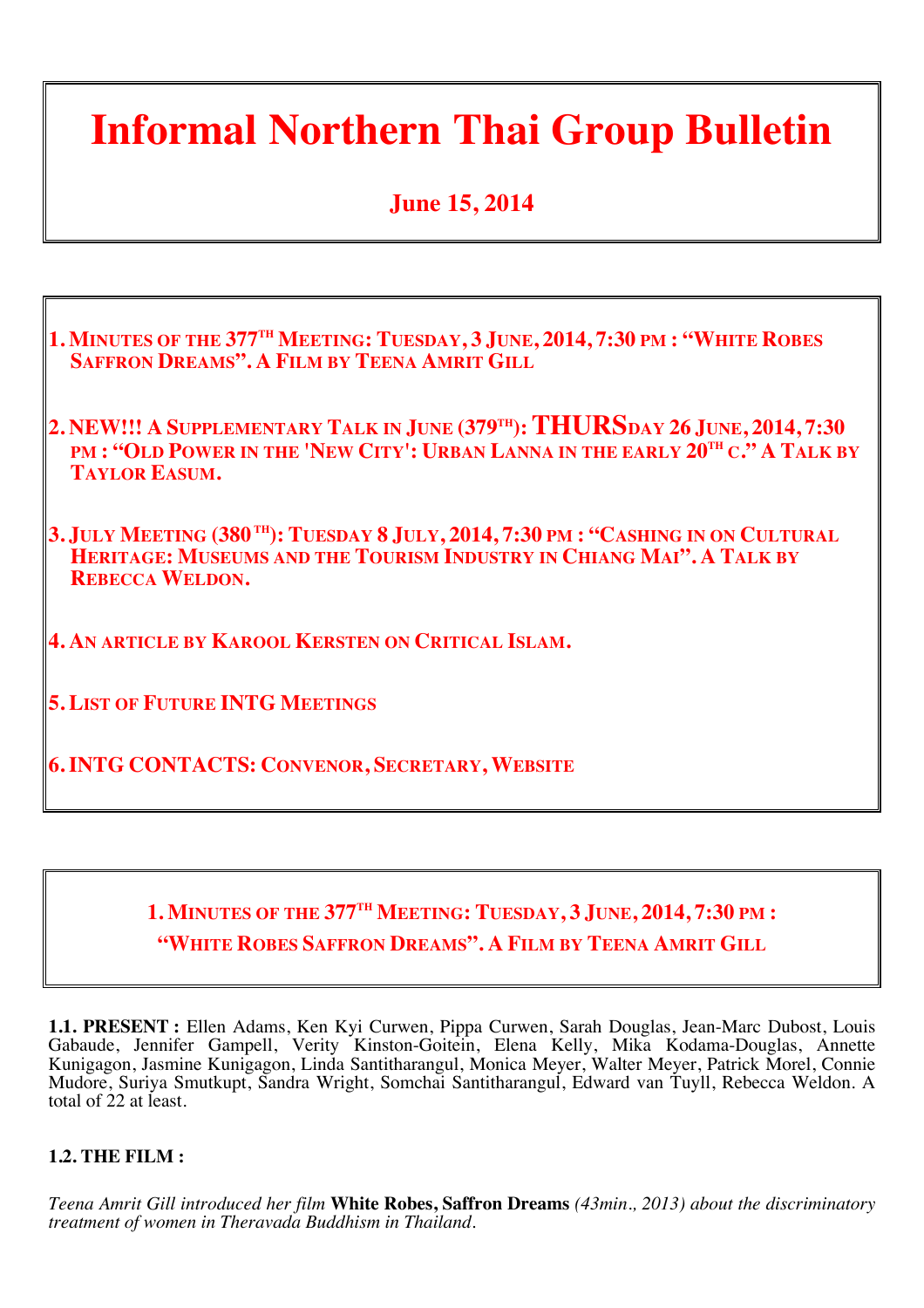#### *Here is the Summary of the film and the History of the film-making she shares with us:*

Through the life of Phra Kham Phon, a young monk, and Rochana, a Mae Chi (Thai 'nun' who takes 8 precepts) the film explores how Buddhist institutions, which provide a social security network to boys in a country where a large percent of the population are poor, do not give girls and women access to these facilities, including a free education up to the post-graduate level.

The main reason for this is the fact that while Thai boys can be ordained, girls cannot, and therefore they are not allowed to use the facilities provided by the temples.

However, a small nun's institute in the north of Thailand, started by an older Mae Chi, provides girls with an opportunity to pursue their education. Mae Chi Rochana, came all the way from her home town in Ubon Ratchathani province, near the Cambodian border, to complete her schooling here.

But such places are few and far between, and even this institute has since been shut down.

The voices of Ouyporn, an activist and trainer working with Buddhist nuns, and Bhikkhuni Dhammananda, the first Thai woman to be ordained as a Bhikkhuni (fully ordained female monk) in the Theravada tradition, weave their way through the film.

In an environment where there is very little open discussion about Buddhist institutions, and on attitudes towards women, including Mae Chis, it was very difficult to shoot this film, and to get people to speak on this subject.

#### **The making of "***White Robes, Saffron Dreams***"**

In 1994, soon after I moved to Thailand a huge scandal concerning a monk - Phra Yantra - took place which included breaking numerous rules of the Sangha: cruises in the Pacific, cash and credit card transactions, visiting sex workers. It was a story which has since become relatively familiar, but in those days it was still unusual for the mainstream press to take up issues like these. I began thinking about the women within Buddhism and wondering where the female practitioners were. And why the huge social security network of the Thai temples, and the facilities they provided for young boys and men, including free board and lodging and an access to a free education, bypassed women.

Around that time I was working as a senior research associate in the field of Gender and Development Studies, and then as a development journalist. I heard about Acharn Chatsumarn Kabilsingh, a Buddhist scholar, teaching at the Department of Philosophy and Religion at Thammasat University in Bangkok, and had the opportunity to visit Wat Songdhammakalyani, her mothers temple in Nakhon Pathom. Acharn Chatsumarn's mother, Voramai Kabilsingh, had been ordained as a Bhikkhuni in Taiwan in 1972 and after coming back established her temple - 'for and by' women.

At the temple I met a group of Sri Lankan women, active in the movement to revive the Bhikkhuni Sangha in Sri Lanka. I soon became engaged in these discussions, and larger debates around the revival of the Theravadin Bhikkhuni Sangha.

However, it was only after I moved to Chiang Mai in late 1997 and found out about a Nun's Institute north of Chiang Mai city, in Lamphun, that I began scripting the film, and planning the shoot. Around 2002 I met Mae Chi Rochana, whose story would help bring to light the issues that interested me, and helped me better understand the experiences of Buddhist women here in Thailand. I soon began shooting at the Nun's Institute in Lamphun, and followed Mae Chi Rochana to her home in Ubon Ratchathani, in North-east Thailand, to understand her background, and why she and her family decided to send her all the way to Lamphun to study.

Though by 2004 I had moved back to India (after 11 years in Thailand) I returned for the first few years to continue with my work on the film. As a result of this, and because of a lack of funding, the film took longer than expected to complete. However, given the difficulties of accessing information on the subject and finding people willing to speak on the subject, this helped deepen my understanding of these issues.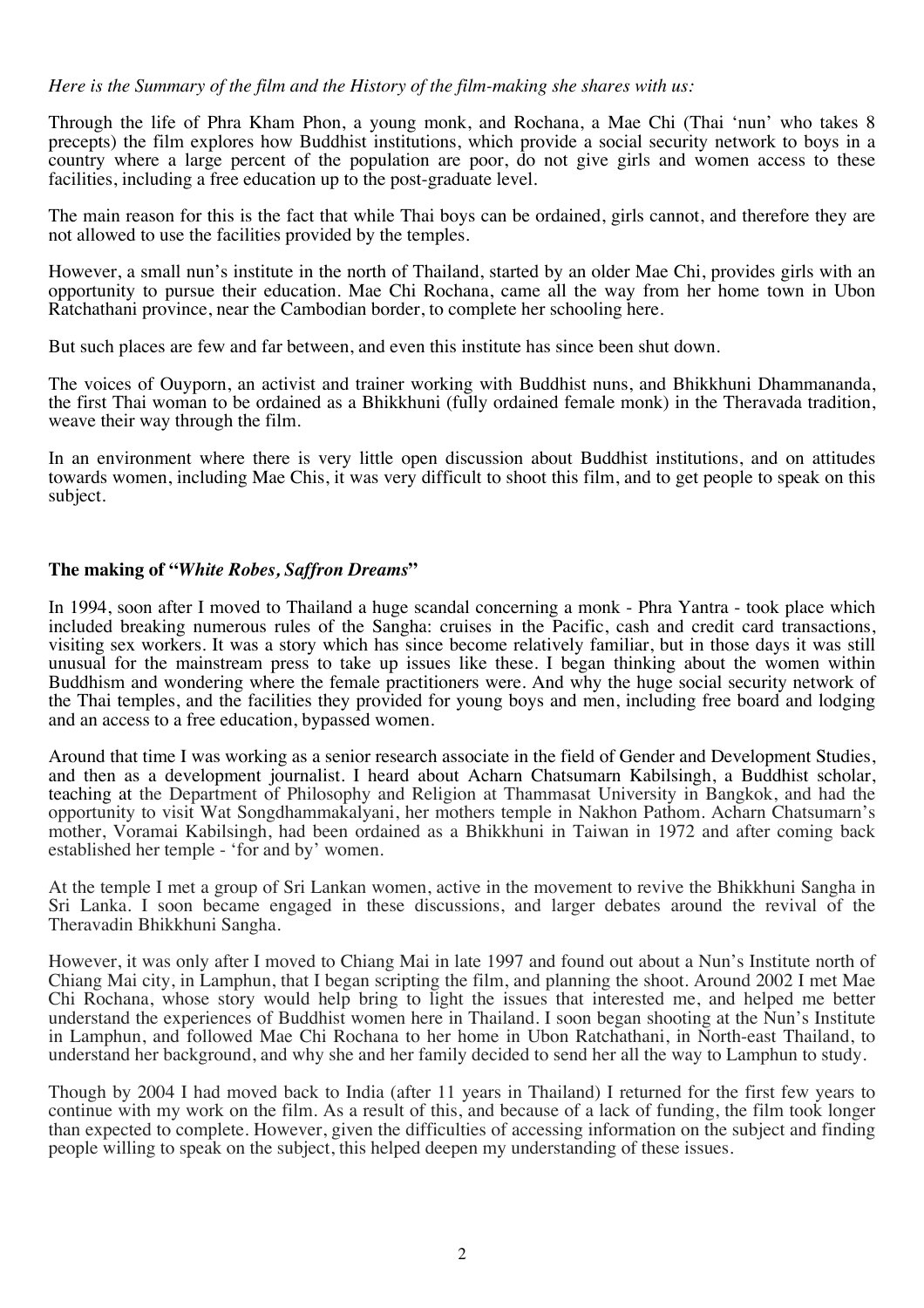#### **2. NEW!!!! A SUPPLEMENTARY TALK IN JUNE (379 TH): THURSDAY 26 JUNE, 2014, 7:30 PM "OLD POWER IN THE 'NEW CITY': URBAN LANNA IN THE EARLY 20TH C." A TALK BY TAYLOR EASUM**

#### **Pleeeeease Mark the day: this talk is not on a Tuesday but on a THURSDAY!**

**The Talk**: Throughout its long history, Chiang Mai has remained a center of political, economic, cultural, and religious significance. During the nineteenth century, however, the region we now know as northern Thailand was integrated into modern Siam. Rather than look at this history in broad stokes, this talk will present the transformation of urban Chiang Mai through primary research, including several rare maps from archives in Chiang Mai, Bangkok, and London. While new powers and old elites often combined to shape the urban form of cities like Chiang Mai, at times these forces came into conflict with the central state, as in a little-known case from Nan in the 1930s. In surveying the transformation of urban Chiang Mai, and the varied responses of northern elites in other cities as well, I hope to highlight a complex local dimension of what is often seen as a tale of state formation and consolidation dominated by Bangkok.

**The Speaker**: Taylor M. Easum is an historian of Asia, with a keen interest in Thailand and urban history. He recently completed his Ph.D. in History at the University of Wisconsin, Madison. His dissertation, entitled "Urban Transformation in the Colonial Margins: Chiang Mai from Lanna to Siam," examines the unique position of Siam/Thailand vis-à-vis western colonialism and empire through the urban space of the country's second city', Chiang Mai. Research for his dissertation was supported by multiple awards, including a Fulbright-Hays DDRA grant, and Quinn Foundation fellowship. He is currently assistant professor at New York University.

His research lies at the intersection of cities, power, and space in Asian history. In his research and writing, Dr. Easum explores the relationship between local history and broad historical queries, such as the nature of empire or the spread of nationalism. He is particularly interested, for example, in refocusing historical debate away from the Asian metropolis and toward the intermediate, secondary, and smaller cities of the region. His ongoing research into the urban historical traditions of mainland Southeast Asia also deals with issues of historical preservation, memory and identity, especially as manifested in urban space.

> **3. JULY MEETING (380TH): TUESDAY, 8 JULY, 2014, 7:30 PM "CASHING IN ON CULTURAL HERITAGE: MUSEUMS AND THE TOURISM INDUSTRY IN CHIANG MAI" A TALK BY REBECCA WELDON**

**The Talk:** Cultural heritage is a financial boon for the tourism industry around the world. The United Nations World Tourism Organization has developed a Code of Ethics that promotes the use of income from tourist visits for the preservation of cultural sites. In the case of Europe, museums are featured on all formal tourism itineraries. Income from tourist visits significantly contributes to the development and sustainable operation of those institutions.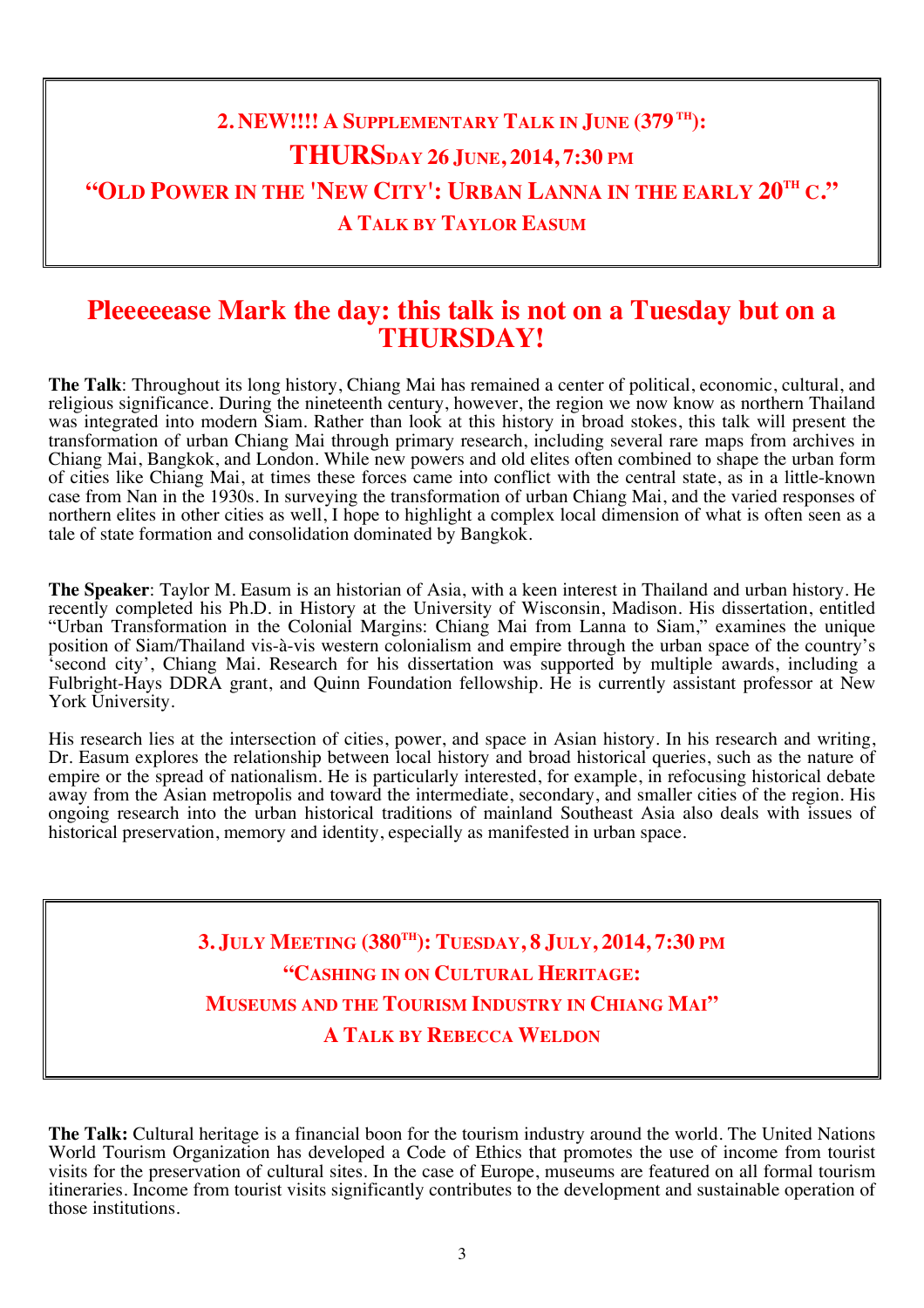In the case of Thailand, one sees a different picture. Museum visits rarely figure on tour itineraries. Chiang Mai, a destination renowned globally for its natural and cultural heritage, offers many museums, archaeological sites, botanical gardens and national parks. However, tourism income rarely comes to these institutions. As a result, development of facilities and exhibitions is minimal. Ironically, tour companies often give this as a reason for avoiding them, while taking advantage of free entry to temples and villages. The talk will give a realistic evaluation of the intersection between institutions preserving natural and cultural heritage and the tourism industry in Chiang Mai.

**The Speaker:** Rebecca Weldon is a museum advisor who has lived in Thailand for over 30 years. Retired in Chiang Mai, she is an observer of museum development in the region and helps to promote development and sustainability of the institutions that conserve local natural and cultural heritage. She is Convenor of the Informal Northern Thai Group.

#### **4. AN ARTICLE BY KAROOL KERSTEN ON CRITICAL ISLAM.**

**Karool Kersten**, a former INTG speaker and now Senior Lecturer in the Study of Islam & the Muslim World at King's College, has published an article on critical islam: "**Critical Islam Muslims and their Religion in a Post-Islamist World**" which is now available for reading or downloading at:

https://www.academia.edu/7341654/Critical Islam Muslims and their Religion in a Post-Islamist World

#### **5. List of FUTURE INTG MEETINGS**

- **379th Meeting** : **THURS**day, **26 June**, 2014, 7:30 pm : "**Old Power in the 'New City': Urban Lanna in the early 20th c.**". A Talk by **Taylor Easum**.
- **380th Meeting** : Tuesday, **8 July**, 2014, 7:30 pm : "**Cashing in on Cultural Heritage: Museums and Tourism Industry in Chiang Mai**". A Talk by **Rebecca Weldon**.
- **381st Meeting** : Tuesday, **19 August**, 2014, 7:30 pm : A Talk by **Christine Gent**, Executive Director of the World Fair Trade Organization, Asia. Topic to be announced later.

#### **6. INTG CONTACTS : Convenor - Secretary - Website**

- **1) Convenor : Rebecca Weldon :** e-mail : < **rebecca.weldon@gmail.com**>. Mobile : **087 193 67 67**.
- **2) Secretary : Louis Gabaude** : e-mail : <**gabaudel@yahoo.com**>. Mobile : **087 188 50 99**.
- **3) INTG Website : http://www.intgcm.thehostserver.com**

#### **Thank you for posting the following announcements wherever you can!**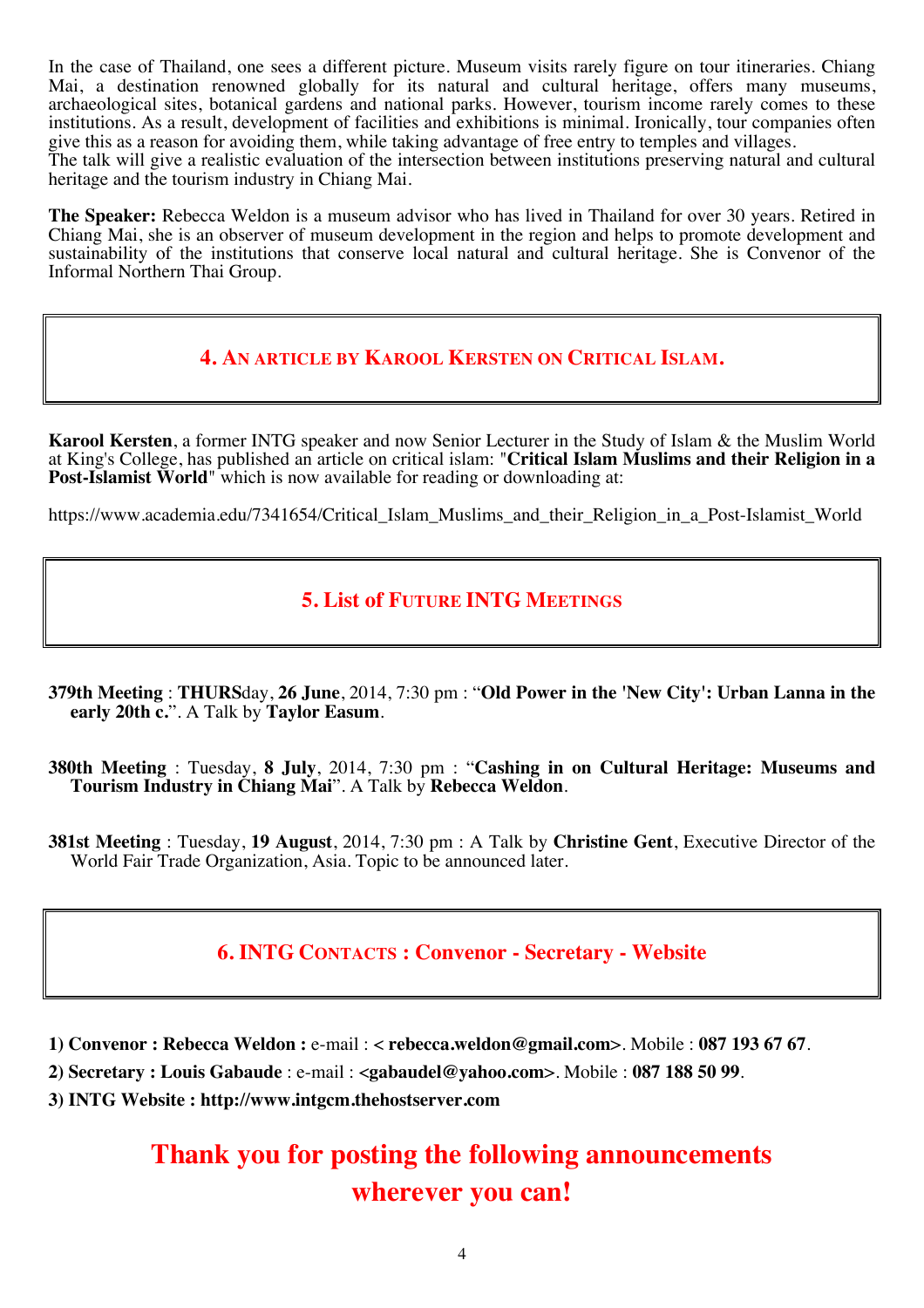## **Informal Northern Thai Group (INTG)** 29 years of Talks!

\_\_\_\_\_\_\_\_\_\_\_\_\_\_\_\_\_\_\_\_\_\_\_\_\_\_\_\_\_\_\_\_\_\_\_\_\_\_\_\_\_\_\_\_\_\_\_\_\_\_\_\_\_\_\_\_\_\_\_\_\_\_\_\_\_\_\_\_\_\_\_\_\_\_\_\_

# **Old Power in the 'New City': Urban Lanna in the early 20th c.**

# <sup>A</sup> Talk by **Taylor Easum**

## **THURSDAY 26 June 2014, 19:30** At the **ALLIANCE FRANÇAISE 131, Charoen Prathet Road, Chiang Mai, opposite the EFEO**